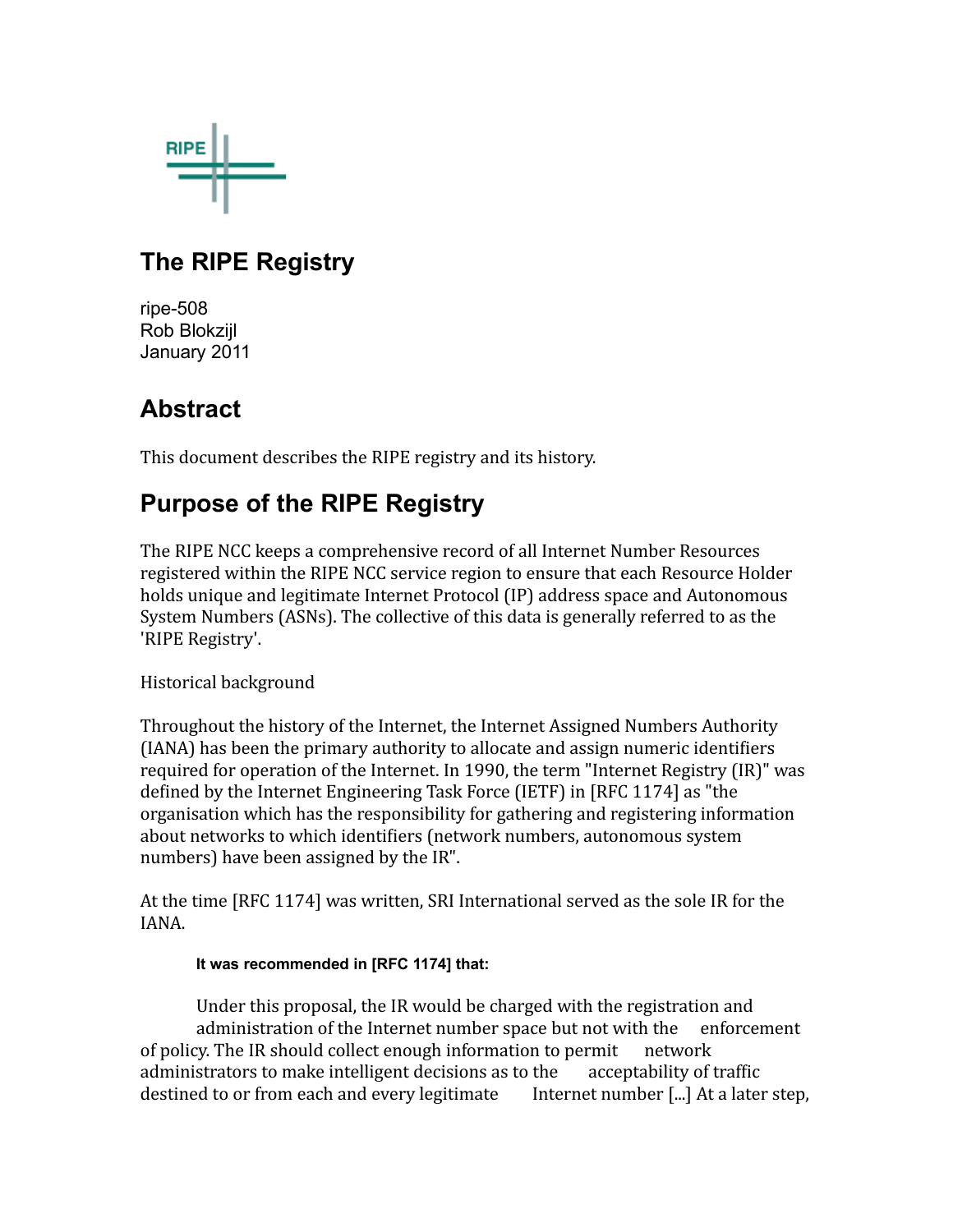we anticipate that it will be desirable to distribute the IR function among multiple centres on different continents.

Shortly after the IETF identified the need to distribute the IR function, the RIPE community published [ripe‐19] (16 September 1990), a document that proposed that a network coordination centre be formally established to, among other things, take on the role as Regional Internet Registry (RIR) in Europe. The RIPE Network Coordination Centre's (NCC) first activity plan was published the following year on 5 May 1991 [ripe‐35].

The following year, the IETF published [RFC 1366], dated October 1992, proposing a plan for a systematic approach to allocate Internet Number Resources globally. It was in this document that the criteria for a regional registry were established:

a) Networking authorities within the geographic area legitimise the organisation;

b) The organisation is well established and has legitimacy outside of the registry function;

c) The organisation will commit appropriate resources to provide stable, timely, and reliable service to the geographic region;

d) The commitment to allocate IP numbers according to the guidelines established by the IANA and the IR;

e) The commitment to coordinate with the IR to establish qualifications and strategies for sub‐allocations of the regional allocation.

Having met the criteria to become an RIR, and with the endorsement of the RIPE community, the RIPE NCC was authorised by the IANA to take on this role in the service region of Europe, the Middle East, parts of Central Asia and North Africa. The RIPE NCC service region was redefined to exclude North Africa when AfriNIC, the fifth RIR, was formed in 2004.

The responsibility for record keeping covers Internet Number Resources allocated to the RIPE NCC by the IANA, as well as Internet Number Resources that were distributed in the RIPE NCC region by the IANA prior to the RIPE NCC's existence. These resources are known as Early Registration Transfers (ERX), or legacy space.

The base set of operational guidelines that Regional Internet Registries are required to follow is documented in [RFC 2050], dated November 1996. These guidelines include:

Registration: Provision of a public registry documenting address space allocation and assignment. This is necessary to ensure uniqueness and to provide information for Internet trouble shooting at all levels.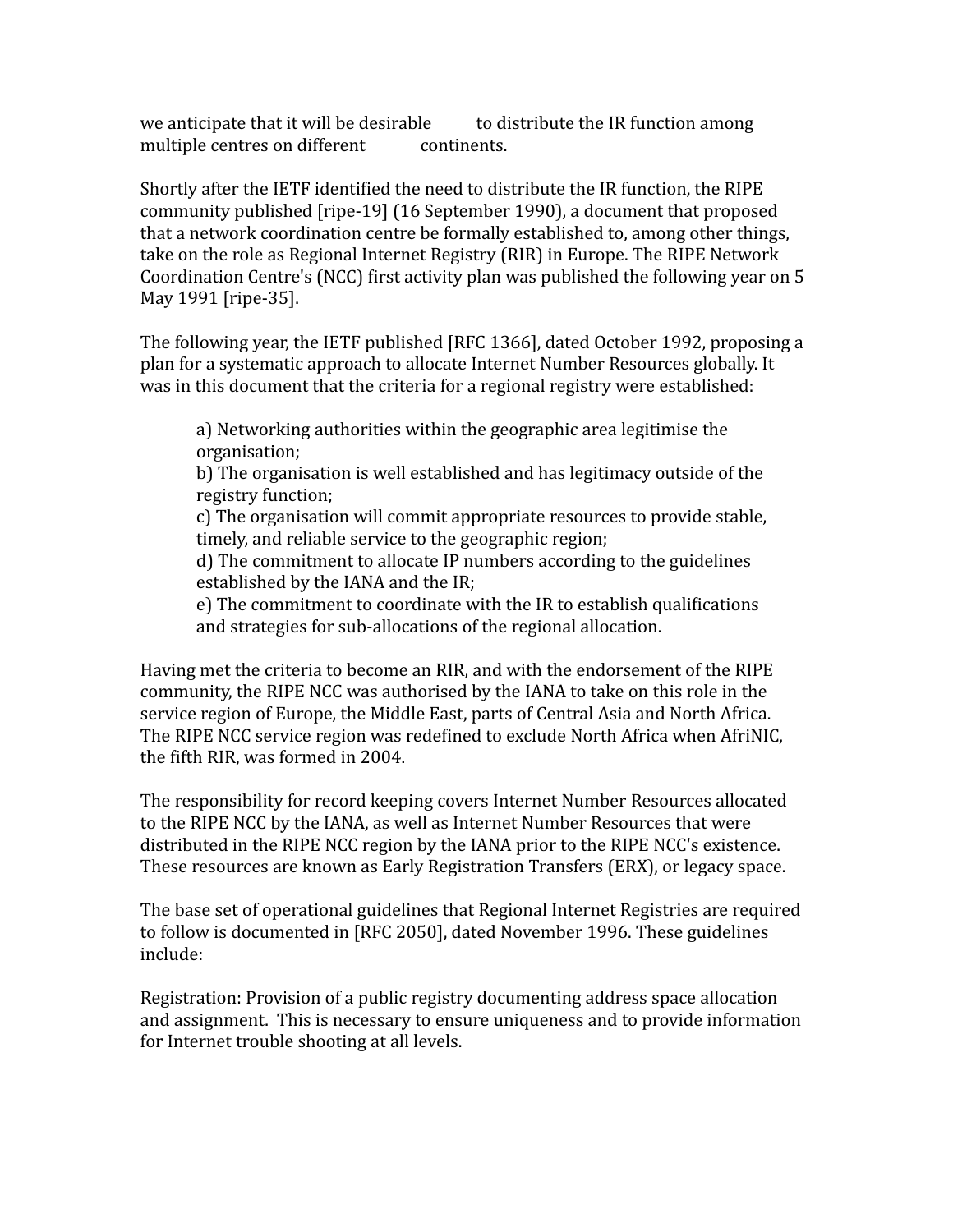# **Data in the RIPE Registry**

The RIPE Registry contains a set of registration data for all Internet Number Resources administered by the RIPE NCC. Information must include:

- The number resource or range of number resources
- Status of Internet Number Resource. This is one of:
	- ‐ Allocated
	- ‐ Legacy
	- ‐ Unallocated
	- ‐ Reserved
- Date of last status change

In case the Status is either 'Allocated' or 'Legacy', the following information is also mandatory:

- Full legal name of Resource Holder
- Full address of Resource Holder
- Contact information for matters of an administrative nature, and for matters of a technical nature. This information consists of an email address and a telephone number

If the status is 'Reserved', the reason for the reservation must be noted in the Registration (e.g. a reference to a RIPE policy document).

As registration data may change over time, the RIPE NCC also keeps a history of changes in the Registry.

The RIPE Database provides access to the public data of the Registry. Note that this database contains additional data that is not part of the Registry, and is deiined by separate RIPE policies.

#### **Responsibilities**

The RIPE NCC has the responsibility for keeping the Registry comprehensive, correct and up‐to‐date. To do this, the RIPE NCC relies on Resource Holders to supply data that pertains specifically to the Resource Holder, as documented in the RIPE NCC Standard Services Agreement [ripe‐435] and/or the Independent Assignment Request and Maintenance Agreement [ripe‐462]. For holders of legacy resources this responsibility is derived from the original allocation by the IANA Internet Registry.